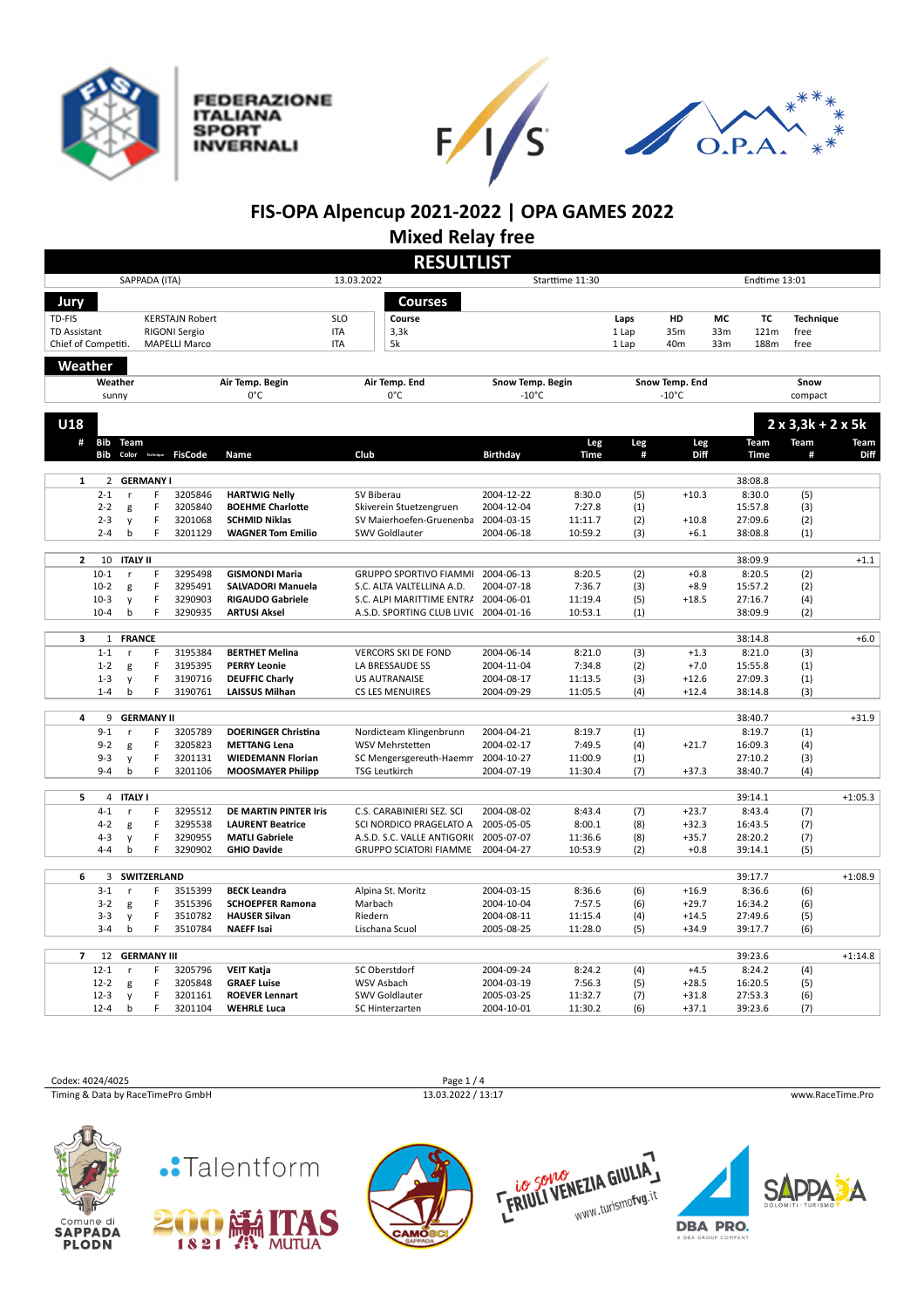

**FEDERAZIONE ITALIANA SPORT INVERNALI** 





## **FIS-OPA Alpencup 2021-2022 | OPA GAMES 2022 Mixed Relay free**

| <b>RESULTLIST</b> |                |                            |    |                |                              |                                      |                 |         |      |           |             |      |           |
|-------------------|----------------|----------------------------|----|----------------|------------------------------|--------------------------------------|-----------------|---------|------|-----------|-------------|------|-----------|
|                   |                | <b>Bib</b> Color Technique |    | <b>FisCode</b> | Name                         | Club                                 | <b>Birthdav</b> | Time    | #    | Diff      | <b>Time</b> | #    | Diff      |
| 8                 |                | 13 ITALY III               |    |                |                              |                                      |                 |         |      |           | 40:15.7     |      | $+2:06.9$ |
|                   | $13 - 1$       | r                          | F  | 3295548        | <b>NEGRIN Irene</b>          | S.C. PRALI VAL GERMANASC 2004-10-26  |                 | 8:49.9  | (8)  | $+30.2$   | 8:49.9      | (8)  |           |
|                   | $13-2$         | g                          | F  | 3295532        | <b>GHIDDI Anna Maria</b>     | A.S.D. SCI FONDO PAVULLES 2005-03-22 |                 | 8:08.9  | (9)  | $+41.1$   | 16:58.9     | (8)  |           |
|                   | $13-3$         | $\mathsf{v}$               | F  | 3290972        | <b>BELCARI Patrick</b>       | <b>BACHMANN SPORT COLLEG</b>         | 2005-10-27      | 11:45.6 | (10) | $+44.7$   | 28:44.5     | (8)  |           |
|                   | $13 - 4$       | b                          | F  | 3290876        | <b>GAUDENZIO Marco</b>       | BACHMANN SPORT COLLEG                | 2004-07-18      | 11:31.2 | (8)  | $+38.1$   | 40:15.7     | (8)  |           |
|                   |                |                            |    |                |                              |                                      |                 |         |      |           |             |      |           |
| 9                 | 8              | <b>AUSTRIA</b>             |    |                |                              |                                      |                 |         |      |           | 41:54.0     |      | $+3:45.2$ |
|                   | $8 - 1$        | r                          | F. | 3055185        | <b>BOGNER Maike</b>          | <b>UNSC Kobenz</b>                   | 2005-06-02      | 9:53.5  | (14) | $+1:33.8$ | 9:53.5      | (12) |           |
|                   | $8 - 2$        | g                          | F  | 3055187        | <b>PONTASCH Miriam</b>       | SC BAD KLEINKIRCHHEIM                | 2005-05-06      | 8:26.0  | (11) | $+58.2$   | 18:19.6     | (11) |           |
|                   | $8 - 3$        | $\mathsf{v}$               | F  | 3050405        | <b>WALCHER Janne</b>         |                                      | 2005-08-01      | 11:53.9 | (11) | $+53.0$   | 30:13.5     | (11) |           |
|                   | $8 - 4$        | $\mathbf b$                | F  | 3050401        | <b>GANNER Tobias</b>         | TUS Obertilliach                     | 2004-07-04      | 11:40.4 | (10) | $+47.3$   | 41:54.0     | (9)  |           |
| 10                | 5              | <b>CZECH REPUBLIC</b>      |    |                |                              |                                      |                 |         |      |           | 42:09.7     |      | $+4:00.9$ |
|                   | $5 - 1$        | $\mathsf{r}$               | F  | 3155576        | DOUBALIKOVA Adela            | KL SG Jablonec n.N.                  | 2005-07-25      | 9:07.7  | (10) | $+48.0$   | 9:07.7      | (9)  |           |
|                   | $5 - 2$        | g                          | F  | 3155577        | <b>DUBSKA Lucie</b>          | KL SG Jablonec n.N.                  | 2005-08-07      | 8:32.4  | (12) | $+1:04.6$ | 17:40.1     | (10) |           |
|                   | $5 - 3$        | y                          | F  | 3150891        | <b>PAVEK Matyas</b>          | Dukla Liberec                        | 2004-10-22      | 11:28.5 | (6)  | $+27.6$   | 29:08.7     | (9)  |           |
|                   | $5 - 4$        | b                          | F  | 3150933        | <b>KETTNER Adam</b>          | KL SG Jablonec n.N.                  | 2004-06-10      | 13:01.0 | (15) | $+2:07.9$ | 42:09.7     | (10) |           |
|                   |                |                            |    |                |                              |                                      |                 |         |      |           |             |      |           |
| 11                | $\overline{7}$ | <b>SPAIN</b>               |    |                |                              |                                      |                 |         |      |           | 42:31.3     |      | $+4:22.5$ |
|                   | $7 - 1$        | $\mathsf{r}$               | F. | 3495153        | <b>JUARISTI ETXABE Alaia</b> | UZTURRE CLUB ALPINO                  | 2004-09-12      | 9:58.0  | (15) | $+1:38.3$ | 9:58.0      | (13) |           |
|                   | $7 - 2$        | g                          | F  | 3495151        | <b>MIQUEL FOLCH Martina</b>  | <b>CLUB ESQUI NORDIC LARP</b>        | 2004-12-11      | 9:00.2  | (13) | $+1:32.4$ | 18:58.2     | (12) |           |
|                   | $7 - 3$        | $\mathsf{v}$               | F  | 3490333        | <b>BORRELL Aniol</b>         | <b>PEC</b>                           | 2004-01-15      | 11:55.7 | (12) | $+54.8$   | 30:53.9     | (12) |           |
|                   | $7 - 4$        | $\mathbf b$                | F  | 3490347        | <b>COLELL PANTEBRE Marc</b>  | <b>CEFVC</b>                         | 2005-08-10      | 11:37.4 | (9)  | $+44.3$   | 42:31.3     | (11) |           |
| 12                | 6              | <b>SLOVENIA I</b>          |    |                |                              |                                      |                 |         |      |           | 42:39.1     |      | $+4:30.3$ |
|                   | $6-1$          | $\mathsf{r}$               | F  | 3565127        | <b>LJUBIC Nika</b>           | TSK JUB dol pri Ljubljani            | 2004-09-02      | 9:41.6  | (12) | $+1:21.9$ | 9:41.6      | (10) |           |
|                   | $6 - 2$        | g                          | F  | 3565129        | <b>MEDJA Luciia</b>          | <b>TSK BLED</b>                      | 2004-12-27      | 7:57.6  | (7)  | $+29.8$   | 17:39.2     | (9)  |           |
|                   | $6 - 3$        | $\mathsf{v}$               | F  | 3560198        | <b>PETROVIC Bor</b>          | ND Ratece - Planica                  | 2005-05-15      | 12:21.7 | (13) | $+1:20.8$ | 30:01.0     | (10) |           |
|                   | $6 - 4$        | $\mathbf b$                | F  | 3560189        | <b>MULEJ Ozbe</b>            | SD GORJE                             | 2004-08-13      | 12:38.1 | (14) | $+1:45.0$ | 42:39.1     | (12) |           |
|                   |                |                            |    |                |                              |                                      |                 |         |      |           |             |      |           |
| 13                | 11             | <b>SLOVENIA II</b>         |    |                |                              |                                      |                 |         |      |           | 43:17.0     |      | $+5:08.2$ |
|                   | $11 - 1$       | $\mathsf{r}$               | F. | 3565140        | <b>NOVOTNA Anja</b>          | TSK Triglav Kranj                    | 2006-08-26      | 9:46.5  | (13) | $+1:26.8$ | 9:46.5      | (11) |           |
|                   | $11-2$         | g                          | F  | 3565133        | <b>KRICAJ Ana Marija</b>     | <b>TSK ROGLA</b>                     | 2004-03-23      | 9:14.1  | (15) | $+1:46.3$ | 19:00.7     | (13) |           |
|                   | $11-3$         | $\mathsf{v}$               | F  | 3560190        | <b>PECEK Andor</b>           | <b>TSK LOGATEC</b>                   | 2004-11-03      | 12:24.2 | (14) | $+1:23.3$ | 31:25.0     | (13) |           |
|                   | $11 - 4$       | b                          | F  | 3560200        | <b>MARINSEK Mark</b>         | SK Ihan                              | 2004-12-16      | 11:51.9 | (11) | $+58.8$   | 43:17.0     | (13) |           |

**RAL**

| 14 | 14       | <b>ITALY-CZE MIX</b> |    |         |                               |                     |             |            |             |           | <b>DSQR</b> |                |
|----|----------|----------------------|----|---------|-------------------------------|---------------------|-------------|------------|-------------|-----------|-------------|----------------|
|    | $14-1$   |                      | E. | 3295496 | <b>CENCI Roberta</b>          | S.C. GALLIO A.S.D.  | 2004-03-09  | 9:34.1     | (11)        | $+1:14.4$ | 9:34.1      |                |
|    | $14 - 2$ | g                    |    | 3155562 | <b>STRELECKOVA Martina</b>    | Dukla Liberec       | 2005-05-22  | 9:10.5     | (14)        | $+1:42.7$ | 18:44.7     |                |
|    | $14-3$   | $\mathsf{v}$         | F. | 3290970 | <b>BALDISSARUTTI Gabriele</b> | A.S.D. CAMOSCI      | 2005-05-19  | 12:32.2    | (15)        | $+1:31.3$ | 31:16.9     |                |
|    | $14 - 4$ | h                    |    | 3290959 | <b>SIORPAES Matteo</b>        | S.C. CORTINA A.S.D. | 2004-07-02  | 11:59.6    | (12)        | $+1:06.5$ | 43:16.5     |                |
|    |          |                      |    |         |                               |                     |             |            |             |           |             |                |
| 14 | 15       | <b>SUI-ITA MIX</b>   |    |         |                               |                     |             |            |             |           | <b>DSQR</b> |                |
|    | $15 - 1$ |                      |    | 3515386 | <b>MOOSER Elyne</b>           | Im Fang             | 2004-12-23  | 9:07.1     | (9)         | $+47.4$   | 9:07.1      |                |
|    | $15 - 2$ | g                    | F. | 3515402 | <b>DARBELLAY Estelle</b>      | Val Ferret          | 2005-04-12  | 8:13.7     | (10)        | $+45.9$   | 17:20.9     |                |
|    | $15-3$   | $\mathsf{v}$         | F. | 3510772 | <b>NUFER Jon-fadri</b>        | Sedrun-Tujetsch     | 2004-07-17  | 11:38.7    | (9)         | $+37.8$   | 28:59.6     |                |
|    | $15 - 4$ | <sub>b</sub>         |    | 3290958 | <b>GASPARI Simone</b>         | S.C. CORTINA A.S.D. | 2004-09-24  | 12:21.7    | (13)        | $+1:28.6$ | 41:21.4     |                |
|    |          |                      |    |         |                               |                     |             |            |             |           |             |                |
|    | Entries  | - 15                 |    |         | Ranked<br>15                  | <b>DNS</b>          | $\mathbf 0$ | <b>DNF</b> | $\mathbf 0$ |           | <b>DSQ</b>  | $\overline{0}$ |

| <b>U16</b>       |                                         |      |                                  |             |     |             |              |           | $4 \times 3.3k$  |
|------------------|-----------------------------------------|------|----------------------------------|-------------|-----|-------------|--------------|-----------|------------------|
| Ħ.               | Bib Team<br>Bib Color Technique FisCode | Name | Club<br><b>Birthday</b>          | Leg<br>Time | Leg | Leg<br>Diff | Team<br>Time | Team<br># | Team<br>Diff     |
|                  |                                         |      |                                  |             |     |             |              |           |                  |
| Codex: 4024/4025 | Timing & Data by RaceTimePro GmbH       |      | Page 2 / 4<br>13.03.2022 / 13:17 |             |     |             |              |           | www.RaceTime.Pro |









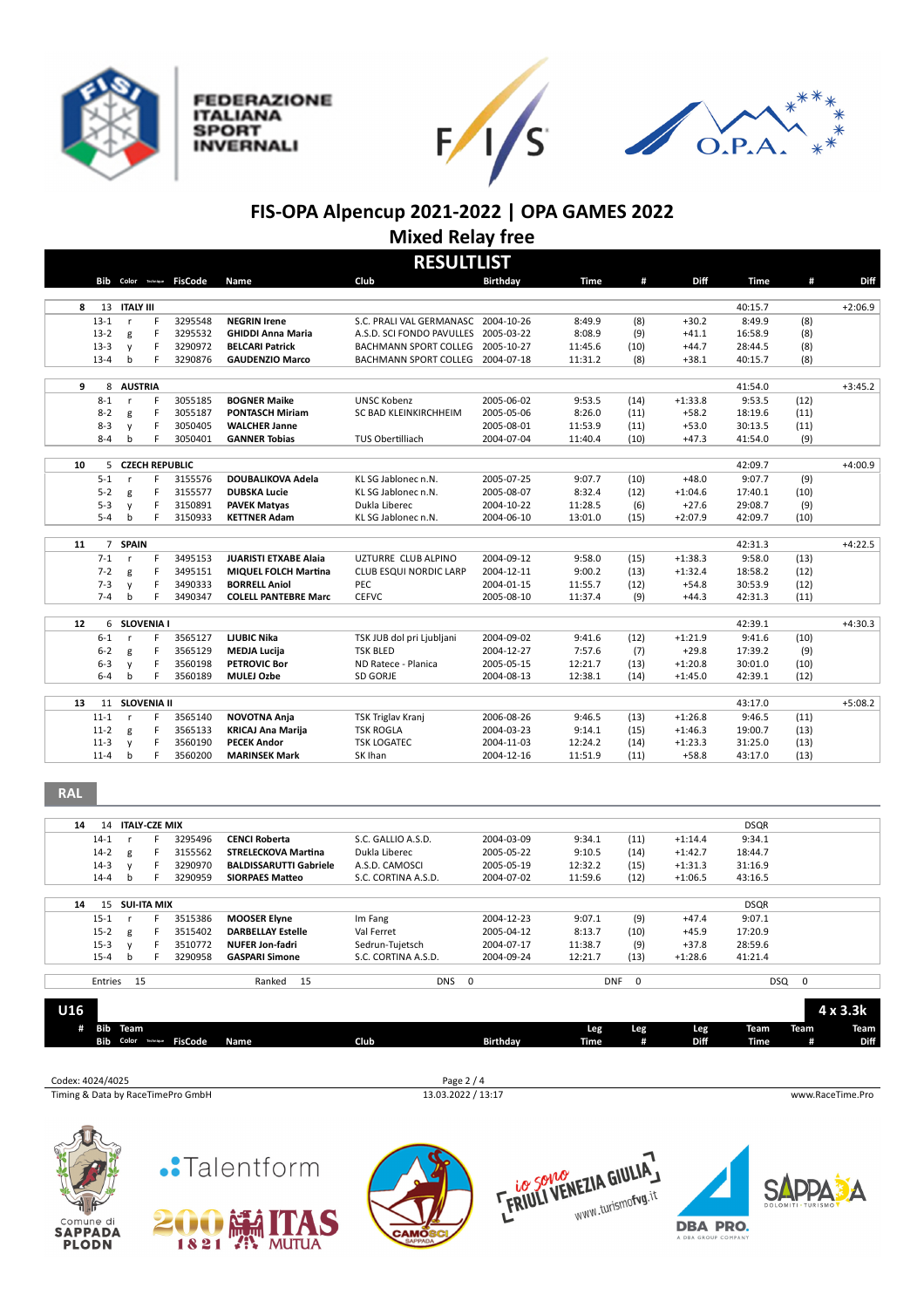

**FEDERAZIONE ITALIANA SPORT INVERNALI** 





## **FIS-OPA Alpencup 2021-2022 | OPA GAMES 2022 Mixed Relay free**

| <b>RESULTLIST</b>    |    |                              |         |                                 |                                     |                          |             |            |                   |                   |      |           |
|----------------------|----|------------------------------|---------|---------------------------------|-------------------------------------|--------------------------|-------------|------------|-------------------|-------------------|------|-----------|
|                      |    | Bib Color Technique FisCode  |         | Name                            | Club                                | <b>Birthday</b>          | <b>Time</b> | #          | Diff              | <b>Time</b>       | #    | Diff      |
| $\mathbf{1}$         | 18 | <b>ITALY I</b>               |         |                                 |                                     |                          |             |            |                   | 30:48.4           |      |           |
| $18 - 1$             |    | F<br>r                       | 3295547 | <b>SCHWITZER Marie</b>          | AMATEURSPORTCLUB SARN               | 2006-01-05               | 8:52.6      | (3)        | $+0.3$            | 8:52.6            | (3)  |           |
| $18-2$               |    | F<br>g                       |         | <b>MORANDINI Anastasia</b>      |                                     | 2007-05-19               | 8:09.7      | (3)        | $+12.7$           | 17:02.3           | (1)  |           |
| $18-3$               |    | F<br>y                       |         | <b>PINZANI Marco</b>            |                                     | 2006-07-05               | 6:54.3      | (3)        | $+6.8$            | 23:56.7           | (2)  |           |
| $18 - 4$             |    | F<br>b                       |         | <b>ROMANO Alessio</b>           |                                     | 2006-04-15               | 6:51.6      | (1)        |                   | 30:48.4           | (1)  |           |
| $\overline{2}$       | 16 | <b>GERMANY I</b>             |         |                                 |                                     |                          |             |            |                   | 30:53.6           |      | $+5.2$    |
| $16 - 1$             |    | F<br>r                       | 3205897 | <b>REICHHART Annalena</b>       |                                     | 2006-06-20               | 8:53.4      | (4)        | $+1.1$            | 8:53.4            | (4)  |           |
| $16 - 2$             |    | F<br>g                       | 3205888 | <b>EINSIEDLER Lena</b>          |                                     | 2006-06-30               | 8:15.5      | (5)        | $+18.5$           | 17:08.9           | (3)  |           |
| $16-3$               |    | F<br>y                       | 3201172 | <b>HASENKNOPF Lorenz</b>        |                                     | 2006-01-22               | 6:47.5      | (1)        |                   | 23:56.5           | (1)  |           |
| $16 - 4$             |    | b<br>F                       | 3201193 | <b>MUELLER Jonas</b>            |                                     | 2006-01-10               | 6:57.0      | (5)        | $+5.4$            | 30:53.6           | (2)  |           |
| 3                    | 17 | <b>FRANCE I</b>              |         |                                 |                                     |                          |             |            |                   | 30:59.6           |      | $+11.2$   |
| $17-1$               |    | F<br>r                       | 3195492 | <b>VITTOZ Noelie</b>            | CLUB DES SPORTS LA CLUSA 2006-08-29 |                          | 8:52.3      | (1)        | 0.0               | 8:52.3            | (1)  |           |
| $17 - 2$             |    | F                            | 3195462 | <b>MARGREITHER Agathe</b>       | <b>HAUT JURA SKI</b>                | 2006-07-11               | 8:10.5      | (4)        | $+13.5$           | 17:02.9           | (2)  |           |
| $17-3$               |    | g<br>$\mathsf F$             | 3190883 | <b>SCHLUSSEL Paul</b>           | S.C MARKSTEIN RANSPACH              |                          | 7:00.7      | (5)        |                   | 24:03.7           | (4)  |           |
| $17 - 4$             |    | y<br>F<br>b                  | 3190857 | <b>LESPINE Quentin</b>          | SKI CLUB GRAND BORNAND              | 2006-05-04<br>2006-05-29 | 6:55.9      | (2)        | $+13.2$<br>$+4.3$ | 30:59.6           | (3)  |           |
|                      |    |                              |         |                                 |                                     |                          |             |            |                   |                   |      |           |
| 4                    | 24 | <b>FRANCE II</b>             |         |                                 |                                     |                          |             |            |                   | 31:00.3           |      | $+11.9$   |
| $24 - 1$             |    | F                            | 3195455 | <b>COUPAT Annette</b>           | <b>BESSAT SPORTS D\'HIVER</b>       | 2006-02-09               | 8:52.3      | (1)        | 0.0               | 8:52.3            | (1)  |           |
| $24 - 2$             |    | F<br>g                       | 3195508 | <b>LEVET Lina</b>               | S.C NORDIQUE PAYS ROCHO             | 2006-08-14               | 8:17.1      | (6)        | $+20.1$           | 17:09.4           | (4)  |           |
| $24-3$               |    | F<br>y                       | 3190917 | <b>CALANDRY Johan</b>           | LES DRAGONS D\'ANNECY               | 2006-05-30               | 6:51.7      | (2)        | $+4.2$            | 24:01.1           | (3)  |           |
| $24 - 4$             |    | b<br>F                       | 3190856 | <b>VERGNOLLE Lorin</b>          | SKI NORDIQUE CHARTREUSI             | 2006-03-01               | 6:59.1      | (6)        | $+7.5$            | 31:00.3           | (4)  |           |
| 5                    | 23 | <b>GERMANY II</b>            |         |                                 |                                     |                          |             |            |                   | 31:44.7           |      | $+56.3$   |
| $23 - 1$             |    | F<br>r                       | 3205874 | <b>KLAIBER Daria</b>            | SC Enzkloesterle e.V.               | 2006-02-28               | 9:16.3      |            | $+24.0$           | 9:16.3            | (8)  |           |
|                      |    | F                            | 3205907 | <b>STADLER Seline</b>           |                                     | 2006-05-05               | 8:20.4      | (8)<br>(7) | $+23.4$           | 17:36.7           | (7)  |           |
| $23 - 2$<br>$23 - 3$ |    | g<br>F                       | 3201183 | <b>FAERBER Clemens</b>          |                                     | 2006-06-07               | 7:11.7      | (11)       | $+24.2$           | 24:48.4           | (7)  |           |
| $23 - 4$             |    | y<br>F<br>b                  | 3201182 | <b>NEUKIRCHNER Milan</b>        |                                     | 2006-05-03               | 6:56.2      | (3)        | $+4.6$            | 31:44.7           | (5)  |           |
|                      |    |                              |         |                                 |                                     |                          |             |            |                   |                   |      |           |
| 6                    | 26 | <b>SWITZERLAND II</b>        |         |                                 |                                     |                          |             |            |                   | 31:49.1           |      | $+1:00.7$ |
| $26 - 1$             |    | F<br>r                       |         | <b>SCHEIDEGGER Andrea</b>       |                                     | 2006-12-15               | 9:36.3      | (12)       | $+44.0$           | 9:36.3            | (12) |           |
| $26 - 2$             |    | F<br>g                       |         | <b>GRUBER Ilaria</b>            |                                     | 2006-08-11               | 7:57.0      | (1)        |                   | 17:33.4           | (6)  |           |
| $26 - 3$             |    | F<br>y                       |         | <b>NESA Marchet</b>             |                                     | 2006-04-26               | 6:58.0      | (4)        | $+10.5$           | 24:31.4           | (6)  |           |
| $26 - 4$             |    | b<br>F                       |         | <b>MACCAGNAN Pierre</b>         |                                     | 2006-09-01               | 7:17.6      | (8)        | $+26.0$           | 31:49.1           | (6)  |           |
| $\overline{7}$       | 19 | <b>SWITZERLAND I</b>         |         |                                 |                                     |                          |             |            |                   | 32:07.1           |      | $+1:18.7$ |
| $19-1$               |    | F<br>r                       |         | <b>SCHOEPFER Leandra</b>        |                                     | 2006-10-30               | 9:13.9      | (7)        | $+21.6$           | 9:13.9            | (7)  |           |
| $19 - 2$             |    | F<br>g                       |         | <b>CANTIENI Nina</b>            |                                     | 2007-06-07               | 8:09.6      | (2)        | $+12.6$           | 17:23.5           | (5)  |           |
| $19-3$               |    | F<br>y                       |         | <b>GERTSCH Nolan</b>            |                                     | 2006-03-03               | 7:07.5      | (6)        | $+20.0$           | 24:31.1           | (5)  |           |
| $19-4$               |    | F<br>b                       |         | <b>WANGER Maximilian Alexar</b> |                                     | 2006-06-19               | 7:36.0      | (11)       | $+44.4$           | 32:07.1           | (7)  |           |
|                      |    |                              |         |                                 |                                     |                          |             |            |                   |                   |      |           |
| 8<br>$28 - 1$        | 28 | <b>GERMANY III</b><br>F<br>r | 3205917 | <b>HOFFMANN Alexandra</b>       |                                     | 2006-03-19               | 9:17.7      | (9)        | $+25.4$           | 32:21.7<br>9:17.7 | (9)  | $+1:33.3$ |
| $28 - 2$             |    | F                            | 3205911 | <b>ECKEL Johanna</b>            |                                     | 2006-12-25               | 8:39.9      | (9)        | $+42.9$           | 17:57.6           | (8)  |           |
| $28-3$               |    | g<br>F<br>y                  | 3201159 | <b>MOCH Jakob</b>               | <b>WSV Insy</b>                     | 2006-02-21               | 7:09.5      | (8)        | $+22.0$           | 25:07.2           | (8)  |           |
| $28 - 4$             |    | F<br>b                       | 3201170 | <b>GENTNER Wendelin</b>         | SC Oberstdorf                       | 2006-11-06               | 7:14.4      | (7)        | $+22.8$           | 32:21.7           | (8)  |           |
|                      |    |                              |         |                                 |                                     |                          |             |            |                   |                   |      |           |
| 9                    | 25 | <b>ITALY II</b>              |         |                                 |                                     |                          |             |            |                   | 33:00.0           |      | $+2:11.6$ |
| $25 - 1$             |    | F<br>$\mathsf r$             |         | <b>CAGNATI Vanessa</b>          |                                     | 2007-02-26               | 9:10.0      | (5)        | $+17.7$           | 9:10.0            | (5)  |           |
| $25 - 2$             |    | F<br>g                       |         | <b>MORI Katia</b>               |                                     | 2006-09-27               | 9:43.3      | (15)       | $+1:46.3$         | 18:53.3           | (15) |           |
| $25 - 3$             |    | F<br>y                       |         | <b>FORNERIS Edoardo</b>         |                                     | 2006-08-07               | 7:10.3      | (9)        | $+22.8$           | 26:03.7           | (13) |           |
| $25 - 4$             |    | F<br>b                       |         | <b>POZZI Federico</b>           |                                     | 2006-05-23               | 6:56.3      | (4)        | $+4.7$            | 33:00.0           | (9)  |           |
|                      |    |                              |         |                                 |                                     |                          |             |            |                   |                   |      |           |

Codex: 4024/4025 Page 3 / 4<br>
Timing & Data by RaceTimePro GmbH 13.03.2022 / 13:17 Timing & Data by RaceTimePro GmbH 13.03.2022 / 13:17 www.RaceTime.Pro